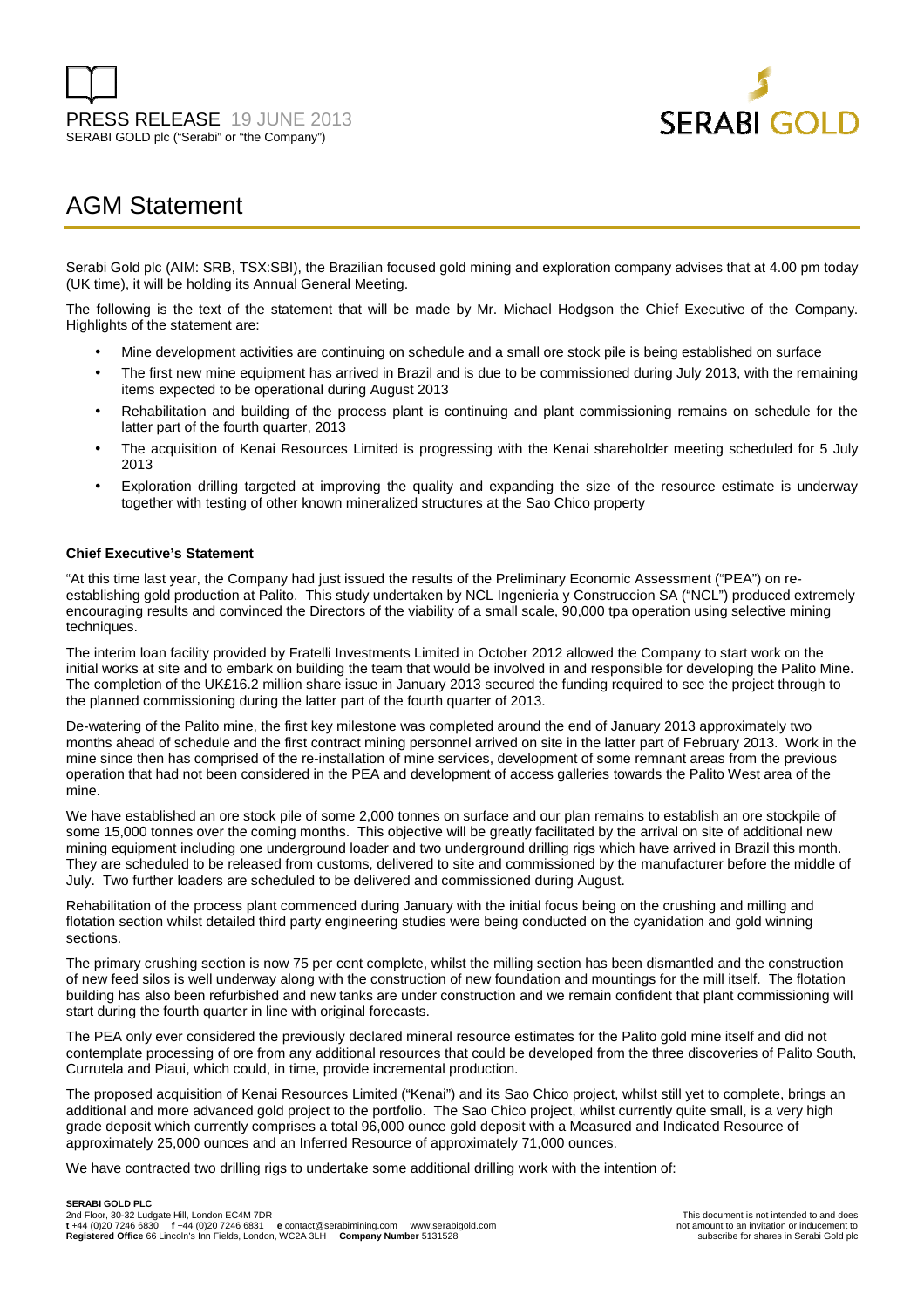# PRESS RELEASE 19 JUNE 2013 SERABI GOLD plc ("Serabi" or "the Company")



- (1) increasing the resource
- (2) converting Inferred Resources to the Measured and Indicated category and
- (3) testing a number of other mineralized areas on the property which have not previously been drill tested.

Located less than 30 kilometres by existing road from Palito, we believe that Sao Chico is a unique opportunity to fast-track a second satellite mine to augment the planned 24,000 ounce per annum production from Palito.

Whilst an operating licence has been issued together with a trial mining licence for the property, our intention is to submit to the relevant authorities a Final Exploration Report ("FER") at the end of 2013, which is the first stage in the process of securing a full mining licence. The FER will be required in order to be able to raise debt finance for the development of the project.

The initial approval of the court in Vancouver to approve the acquisition of Kenai was granted on 3 June 2013. The Information Circular relating to the transaction and giving formal notice of the meeting of Kenai's shareholders was posted earlier this month and the meeting of will be held on 5 July 2013.

Assuming that Kenai's shareholders approve the transaction, a final hearing with the court in Vancouver is set for 10 July 2013 which, if approved, would allow for completion to occur on 11 July 2013. We are not currently aware of any circumstances indicating the transaction would not be completed and we have undertakings to vote in favour of the transaction from holders accounting for approximately 27 per cent of the shares.

Sao Chico is an exciting opportunity for the Company, and is in keeping with our objective of building incremental production through the development of high quality deposits with low start-up capital requirements.

Whilst Sao Chico will represent a separate mining operation the skills required are identical to those at Palito, whilst given the high in-situ grades of over 25g/t, it provides the opportunity to add incremental ounces treating relative low volumes of ore. This should result in a relatively low cost incremental expansion of the process plant which can be incorporated into the design work for the current plant remediation programme.

The next year or so promises to be an exciting time for the Company. We expect to see revenue being generated from early in 2014 and will look to use positive cash flow for the continued development of our other projects.

Results of the current programme and progress on securing the full mining licence will be considerations in determining the activity at Sao Chico during 2014 and I would expect that we will in keeping with previously announced plans be looking to deploy surplus cash flow into the development of the Currutela, Palito South and Piaui discoveries as well as the outstanding potential at Sao Chico."

#### **Mike Hodgson**

**Chief Executive, Serabi Gold** 

# **Enquiries**

## **SERABI GOLD plc**

**Michael Hodgson t** +44 (0)20 7246 6830 Chief Executive **m** +44 (0)7799 473621

Finance Director **m** +44 (0)7710 151692

**Clive Line t** +44 (0)20 7246 6830

**e** contact@serabigold.com

www.serabigold.com

### **PEEL HUNT LLP Joint UK Broker**

Matthew Armitt **t** +44 (0)20 7418 9000 Andy Crossley **t** +44 (0)20 7418 9000

#### **FOX DAVIES CAPITAL Ltd**

**Joint UK Broker** 

Jonathan Evans **t** +44 (0)20 3463 5010

# **BLYTH WEIGH COMMUNICATIONS LTD UK Public Relations**

#### **BEAUMONT CORNISH Limited Nominated Adviser**

Roland Cornish **t** +44 (0)20 7628 3396 Michael Cornish **t** +44 (0)20 7628 3396

Tim Blyth **t** +44 (0)20 7138 3204 **m** +44 7816 924626 Rob Kellner **t** +44 (0)20 7138 3204 **m** +44 7800 554377

Copies of this release are available from the Company's website at **www.serabigold.com**